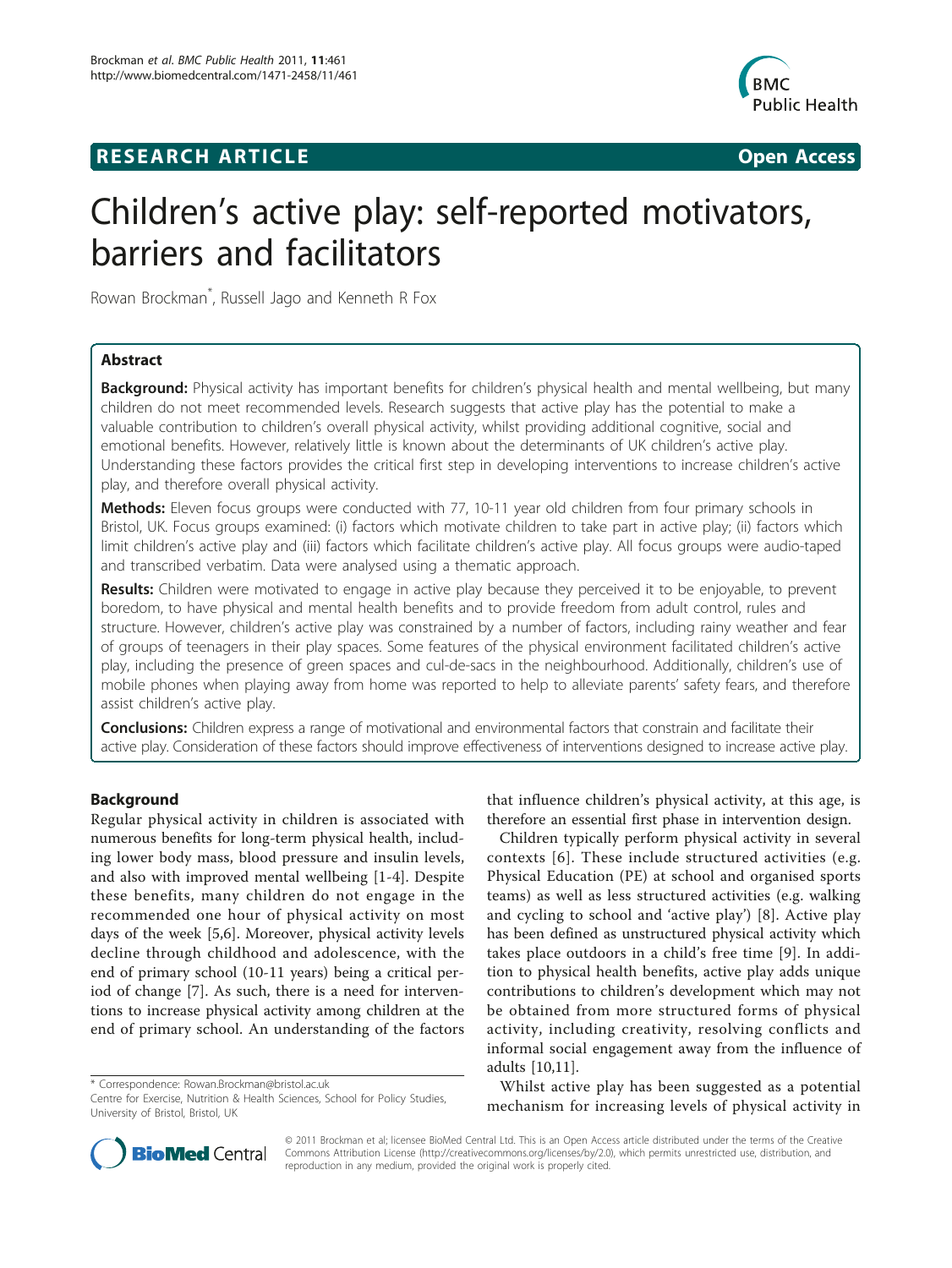this age group [[12,13\]](#page-5-0), we know little about how this may be achieved [[14](#page-5-0),[15](#page-5-0)]. Understanding the determinants of children's active play at the end of primary school (10-11 years) is critical, not only because children's physical activity levels are known to decline steeply over this stage [[16](#page-6-0),[17](#page-6-0)] but also because it is the period when parents naturally begin to afford their children increased licence to be independently active [[18,19\]](#page-6-0).

Despite the emerging acknowledgement that active play makes as an important contribution to increasing physical activity in children [\[20](#page-6-0)-[22\]](#page-6-0), contemporary children are reported to play outdoors less frequently than previous generations [[23](#page-6-0),[24\]](#page-6-0). The cause of this has sometimes been attributed to the marked increase in availability of household electronic media [\[25\]](#page-6-0), including TV, computers and games consoles, which are believed to 'seduce' children away from other children and the outdoors [[26](#page-6-0)]. There is also growing concern that adults are restricting children's independent access to 'traditional' play spaces, such as local parks and streets [[27](#page-6-0)], which limits children's opportunities to engage in active play and to benefit from the social and emotional challenges that active play provides [[28,29\]](#page-6-0). It has been suggested that 'constrained parental behaviour' [[30](#page-6-0)] is mainly motivated by safety concerns, such as road traffic and stranger danger [[23](#page-6-0)]. Although there is emerging evidence of the extent and types of parental restrictions on children's physical activity [[9,](#page-5-0)[19](#page-6-0)] there is a lack of information about its effect on children's active play [[29](#page-6-0)]. There is also little information about how much children constrain their own active play behaviour in response to their perceptions of safety risk.

Understanding the factors which influence active play, from children's perspectives, is fundamental to the development of interventions and policy strategies aimed at promoting active play, and therefore overall physical activity. In particular, there is a need to establish what motivates children to engage in independent active play, whether children are happy with the licence afforded by their parents, what barriers children perceive, and how, in these times of rapid social, environmental and technological change, they and their families are overcoming these barriers. As there is limited available evidence in this area we employed qualitative methods to address three questions among a sample of 10-11 year old children in the UK: 1) why do children engage in active play?; 2) what factors limit children's active play?; 3) what factors facilitate children's active play?

#### Methods

A total of 77, 10-11 year old children (28 males and 49 females) were recruited from four primary schools in Bristol, UK. The schools were recruited to represent the socio-economic diversity of the local area based on the Index of Multiple Deprivation (IMD). The IMD is a UK Government-produced measure of deprivation that includes assessments of income, employment, health and education [\[31](#page-6-0)]. The IMD was obtained for the postcode of each school and thus represented a measure of deprivation for the school and not the individual participant. Based on the IMDs for the postcodes of all schools within a 10 mile radius of the University of Bristol, one school was recruited from the highest quartile (High Deprivation school), one from the upper-middle quartile (Middle/high Deprivation school), one from the lowermiddle quartile (Low/middle Deprivation school) and one from the lowest quartile (Low Deprivation school).

A 'recruitment' session was held for all Year 6 pupils (10-11 years of age) at each school. During the recruitment session the children were invited to participate in a research study about physical activity and play. The study was approved by the School of Applied Community and Health Studies Ethics Committee at the University of Bristol (ref 016/09) and informed parental consent and child assent were obtained for all participants [[32](#page-6-0)]. All Year 6 children who returned a signed consent form were included in the study. The researcher who carried out data collection in schools had enhanced Criminal Records Bureau (CRB) clearance.

Focus groups were chosen as the method of data collection. Focus groups are an effective method of collecting qualitative data from children as the thoughts and ideas of other members of the group often help participants verbalise their responses in a comfortable, safe and supportive environment [\[33,34](#page-6-0)]. Depending on the number of consenting participants, two or three focus groups were held at each school, with a range of 4-8 boys and girls in each group. Participants were randomly selected for the focus group by the first author. Each focus group lasted 30-40 minutes, was conducted by the first author and was digitally recorded. All focus groups took place between January and February 2010.

The focus groups had a semi-structured design with follow-up probes on key topics of interest. Questions were developed by the first author and piloted in a school before being finalised. An initial 'ice-breaker' question, intended to make participants feel more at ease with the focus group format, asked, "what do you enjoy doing in your free time after school?" The main focus group questions focused on three themes: (i) factors which motivate children to take part in active play; (ii) factors which limit children's active play and (iii) factors which facilitate children's active play. Children were provided with a definition of active play, which was "any activity which takes place outdoors in your own free time which isn't organised by an adult." The importance of honest, individual answers was stressed, and participants were reminded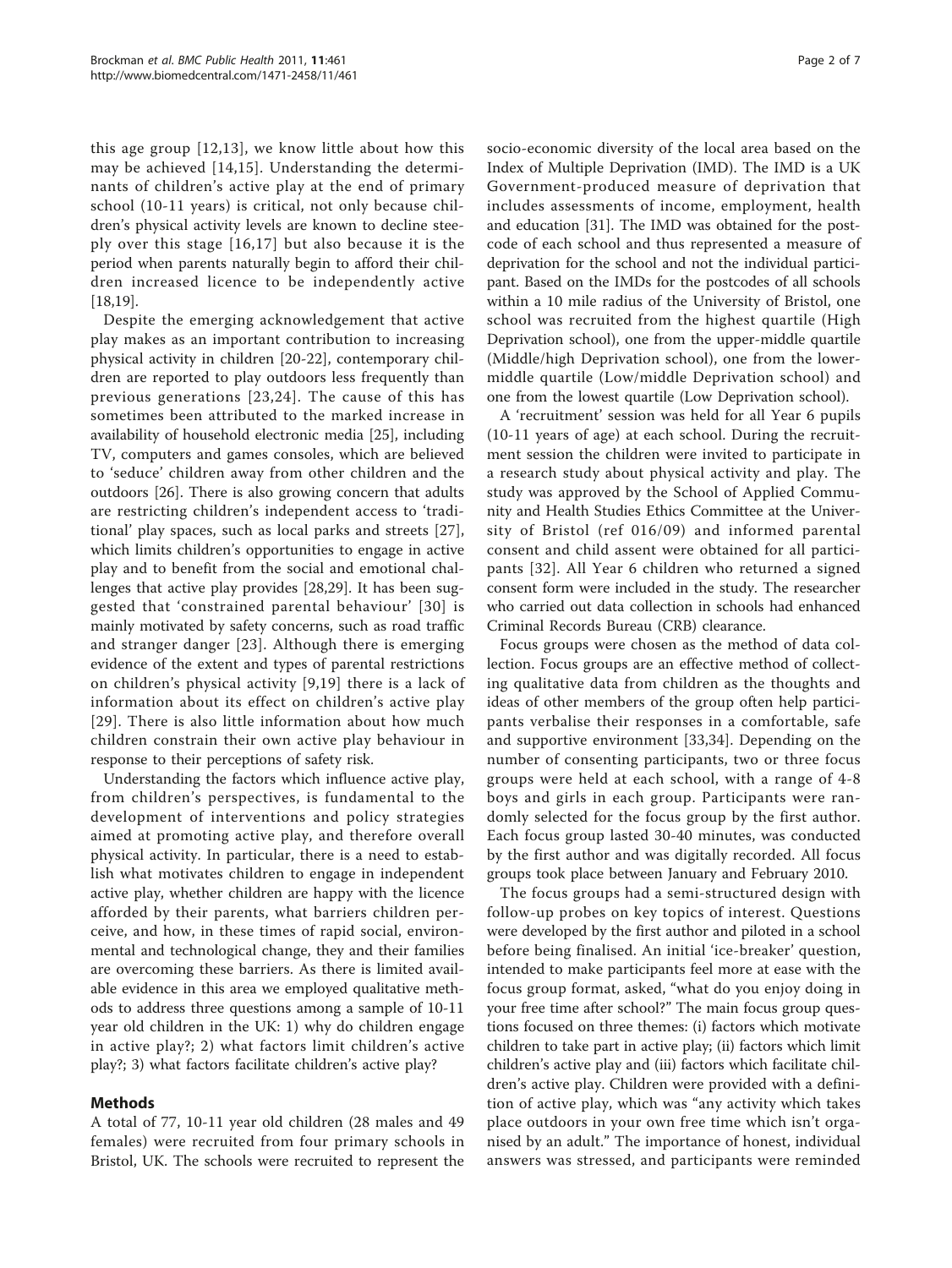that the focus group was not a test, in order to limit response bias. Children were also asked to respect the confidentiality of the information shared in the focus group.

#### Analyses

All focus group recordings were digitally recorded, transcribed verbatim, and anonymised. All identifying data was removed from the transcripts. Transcripts will be retained in locked storage units for six years and then destroyed by shredding. Thematic analysis was used to reveal the main themes of the research and was conducted in phases. First, key themes were identified by reading the transcripts line by line and marking the text with codes that described the content of the response [[35\]](#page-6-0). Codes were then entered as 'free nodes' (labels that describe themes) into a newly created database in NVivo (Version 2.01, QSR, Southport UK). Codes were checked by the second and third authors before being put into a hierarchical format using 'tree nodes'. The themes were discussed with the second and third authors, for consistency, before being finalised. Text retrievals were then performed on hierarchical codes and contents were interpreted and summarized into themes.

#### Results

Eleven focus groups were conducted with 77 participants from four schools, with the sample being 64% female. There were 15 (19.5%) participants from the high deprivation school, 24 (31.0%) from the middle/ high deprivation school, 15 (19.5%) from the low/middle deprivation school and 23 (30.0%) from the low deprivation school.

#### Factors motivating children to engage in active play

Participants were asked, "Why do you take part in active play?" Responses were divided into four sub-themes: 1) socialising; 2) preventing boredom; 3) health benefits; and 4) freedom. These themes are discussed below. Socialising

One of the primary motivations reported by participants was the sense of enjoyment they experienced through the social aspect of active play:

"Because I like I being with my friends" (Male, low deprivation)

"Because I like meeting people outside that you wouldn't see normally and playing games with them, that you can't really do in the house" (Female, low/middle deprivation)

"I like to play with my next door neighbours outside, play games and things" (Female, high deprivation)

#### Preventing boredom

Many participants, particularly females, also reported being motivated to engage in active play to prevent boredom. Playing outdoors was often regarded as preferable to engaging in sedentary activities such as TV viewing or playing computer/console games.

"Not just to be sitting at home not doing anything, just watching the TV - it's something to do" (Female, low deprivation)

"It's just, better than watching telly" (Female, high deprivation)

"Cos it's boring at home sitting in front of the TV and playing your DS and, stuff like that" (Female, middle/ high deprivation)

#### Health benefits

Additionally, many participants recognised the physical and mental health benefits of active play:

"To burn off energy" (Male, middle/high deprivation) "To keep fit" (Male, low deprivation)

"To keep happy" (Female, middle/high deprivation)

"I think it's like more healthy and when I'm healthy it makes me feel good" (Female, low/middle deprivation) Freedom

Finally, many participants reported that feeling a sense of freedom, or escape, from adult control, rules or structured activities were key motivating factors for taking part in active play.

"We all want to be able to make sure we can do sometimes what we want - not what adults tell us to do" (Male, high deprivation)

"Once you've done your homework, sometimes you just...like to go outside and play and with your friends" (Female, middle/high deprivation)

"I like playing stuff that's sort of like freely, so you don't have to play against a rule" (Male, middle/high deprivation)

#### Factors limiting children's active play

Participants' responses to factors limiting their active play were divided into two sub-themes: 1) parental constraints; and 2) children's perceived constraints. These themes are discussed below.

#### Parental constraints

Participants were asked, "Do your parents have rules about your outdoor play?" followed by "What are these rules?" The majority of participants reported that their parents had rules about their active play. Most of these rules seemed to be inspired by social fears, such as strangers and teenagers or neighbourhood fears, such as traffic and the neighbourhood feeling generally unsafe.

"Sometimes it's really like older boys that, you don't know what they could be carrying [weapon]so my mum says like don't go out, and if you go out just go in our front garden" (Female, high deprivation)

"Well my mum says like the normal things like don't talk to strangers and that if I'm going out with my friends like not with her, I'm not allowed out when it starts to get dark" (Female, low deprivation)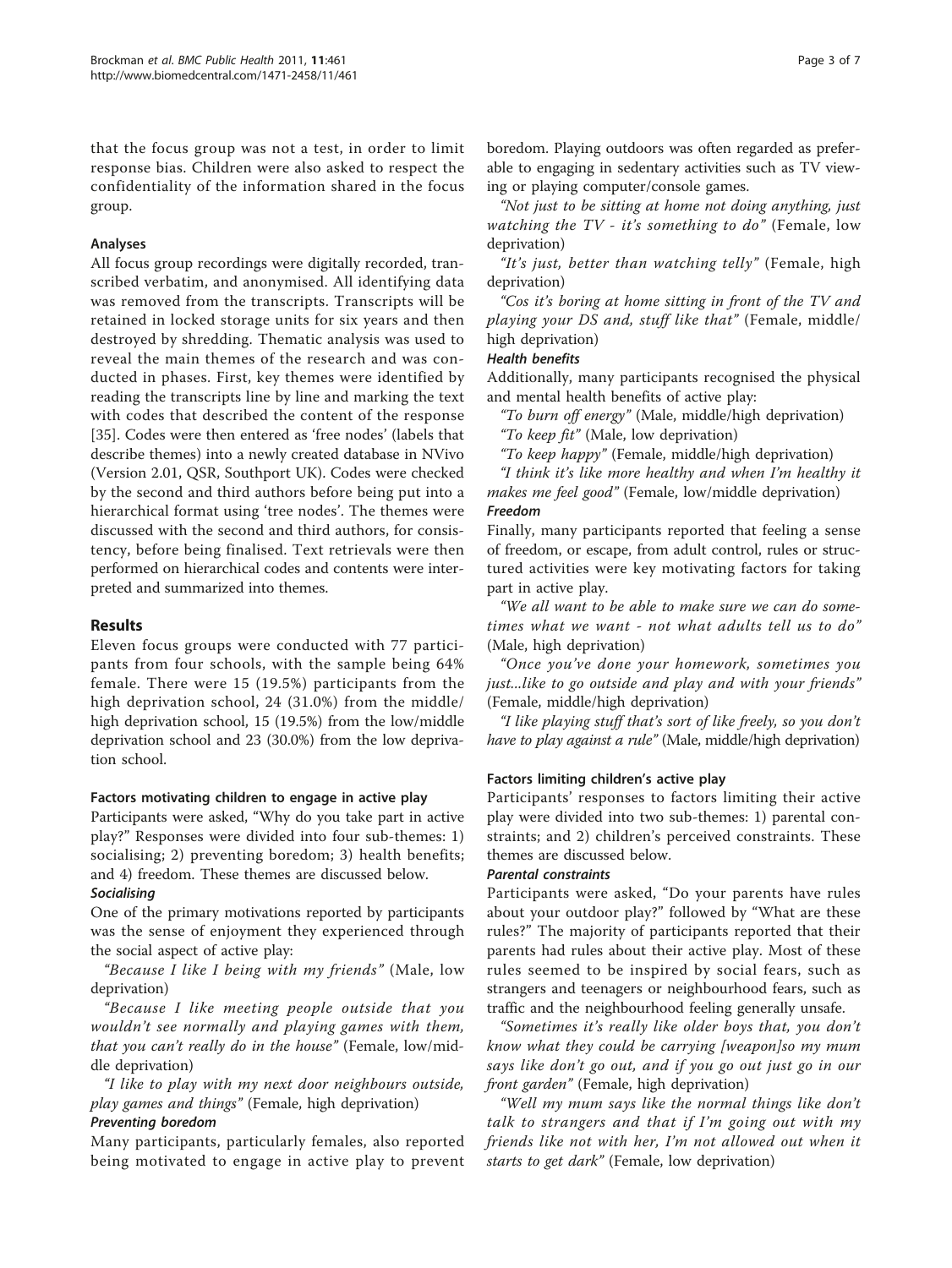"Well my mum says don't speak to strangers, stay safe and, if I was going in the dark, which I don't, wear like something bright" (Male, low deprivation)

When asked, "Does this mean you can't play outdoors as much as you'd like to?" participants generally believed their parents' rules to be fair and perceived them to have little effect on their active play:

"I don't think it affects active play, but they're good because it stops you getting hurt or going too far or doing something you shouldn't" (Male, middle/high deprivation)

"It allows them to know like we're ok and where we are, and it also gives us freedom as well" (Female, low/ middle deprivation)

"It doesn't really affect me cos they're only like simple rules - it's not like rules at school" (Male, high deprivation)

#### Children's perceived constraints

Participants were asked, "What other things do you think stop you from playing outdoors more?" with prompts including "traffic, other children, stranger danger or weather". Many female participants were constrained from engaging in active play by the presence of groups of older children in their neighbourhoods, who were perceived as threatening and encroaching on the children's preferred play spaces:

"I sometimes meet them [friends] round the park cos I don't live far from the park, but loads of teenagers hang out there so we don't very often now" (Female, low/middle deprivation)

"Well there's some like, really older girls down my road and they sort of like walk up and hang around by my house so, kind of stops me cos they would like come up and sort of like pick on you, so that's why I don't like go out" (Female, high deprivation)

"Sometimes when you go to parks, and you see like older children and they're just like hanging about and not really doing what everyone else is doing, climbing up the slides and stuff and kind of ruining things, you feel a bit, like they're taking over, and awkward" (Female, middle/high deprivation)

The other major barrier reported to affect both male and female children's participation in active play was rainy weather.

"Um sometimes the weather because when it's snowing it's quite alright cos you can go up the slopes and that but when it's raining, you like can't go out you just have to stay in and, like wait for the rain to go off or, just do nothing" (Male, middle/high deprivation)

"Like the weather sometimes cos if it's raining you don't want to go out" (Female, middle/high deprivation)

"I go out if it's like sledging weather or it's really sunny...I just don't like it raining really" (Male, low deprivation)

#### Factors facilitating children's active play

Participants' perceptions of factors which facilitated their active play were divided into two sub-themes: 1) neighbourhood play spaces; and 2) technology. These themes are discussed below.

#### Neighbourhood play spaces

Participants were asked, "Where do you meet your friends to play in your neighbourhood?" For boys from the low deprivation school who lived in cul-de-sacs, these were frequently mentioned as a destination for active play, particularly for informal football games:

"We got a field just in our cul-de-sac, on the other side of our cul-de-sac and we go in there and play football sometimes" (Male, low deprivation)

" We go into my cul-de-sac, or, go up to the field" (Male, low deprivation)

"Cos I've got like a cul-de-sac outside, and I play football there" (Male, low deprivation)

Additionally, easily-accessible green spaces were reported to be regularly used for active play by both male and female participants from all schools:

"I went to my park just down my road, the new one which just opened" (Male, low/middle deprivation)

"We go to the park and fields and hills and stuff like that" (Female, low deprivation)

"Where I live we have a park right next door so, we just kind of play around in the park" (Female, high deprivation)

#### **Technology**

Discussions of how technology facilitated active play arose from the question, 'Do your parents have rules about your outdoor play?' Many participants, both male and female, suggested that their licence to engage in active play was facilitated by owning and using a mobile phone to keep in touch with their parents whilst away from home:

"My mum and dad don't mind me being out late, cos I got my phone and everything so if I need anything or I'm, coming home I can just tell them so, I'm fine" (Female, middle/high deprivation)

"I can do more stuff because I got a phone now, so they can always call me if they think I'm, lost or something" (Female, low/middle deprivation)

"Now I've got a phone they just ring me to come back" (Male, low deprivation)

#### **Discussion**

The data presented in this study indicate that contemporary UK 10-11 year olds value active play and are motivated to engage in it for several reasons, including socialising, preventing boredom, a desire to feel healthy and for the sense of freedom it provides from adult control, rules and structure. Some of these motivational themes support previous research from the physical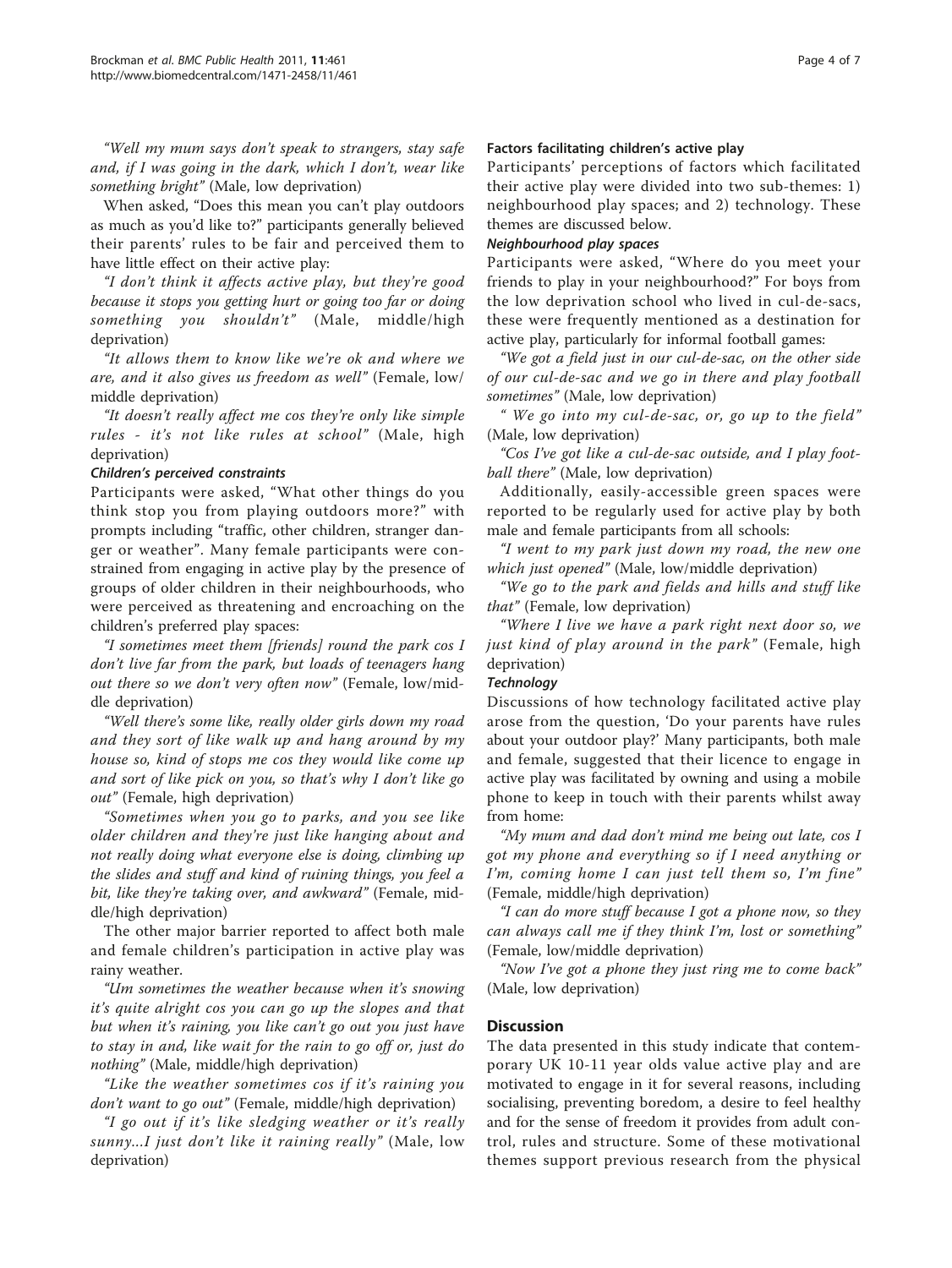activity literature, including a US qualitative study with 10-13 year olds, which found the key motivators for physical activity amongst children to include spending time with friends, gaining health benefits and, for girls, preventing boredom [[36](#page-6-0)]. The fact that participants valued active play for the freedom it provides from adult control is significant, as greater freedom to play outdoors with friends, unsupervised by adults, has been linked to higher levels of physical activity in children of this age group [[19](#page-6-0)]. Findings also support previous research showing that, at this age, friends' social support is known to be important for after school activities, whereas parental support may be less important [\[37,38\]](#page-6-0).

Most participants reported that their parents had rules surrounding their active play, but, in the majority of cases, these restrictions were perceived by the children to be fair and for their own safety. Female participants reported that their own fears, which mainly related to feeling intimidated by groups of teenagers, were more likely to limit their active play than those of their parents'. These findings are consistent with recent qualitative research with children of this age group in Australia [[39\]](#page-6-0) and Canada [[40\]](#page-6-0). They also support recent UKbased research with 8-9 year olds which found children to be less concerned with 'traditional' adult fears, such as traffic and 'stranger danger', then they were with the risk posed by other young people in their outdoor spaces [[41\]](#page-6-0).

Participants' perception that groups of teenagers can be threatening and limit play opportunities supports previous active play research conducted in Australia, in which 11-year-old participants perceived groups of teenagers' 'bullying' behaviours as a major reason why they did not visit parks more regularly [[39](#page-6-0)]. Our findings add weight to the notion that provision of suitable places for teenagers in local neighbourhoods to socialise, chat and 'hang out' should be a primary focus of local level policy changes, in order to remove barriers to children's outdoor physical activity [[26](#page-6-0)]. Given that teenagers often perceive themselves to have outgrown traditional publicly provided playgrounds [[23\]](#page-6-0), it may be appropriate for the teenagers themselves to be involved in the design and planning of such spaces [\[41\]](#page-6-0).

The weather was reported by participants to be a barrier to physical activity. Although previous research has found children's physical activity can be influenced by features of the physical environment [[14](#page-5-0)], seasonality and weather conditions have been relatively overlooked in the literature [[42\]](#page-6-0). Contrary to suggestions that winter weather is a barrier to children's outdoor play [[43-45\]](#page-6-0), this research found that it was rain that hindered children rather than snowy weather, the latter of which was reported to provide additional opportunities for active play, such as sledging and snowball fights with friends. However, it is important to note that, in contrast to the snowfall experienced by North American and Canadian children, the snowfall in the UK is relatively infrequent, light and short-lived. Nevertheless, the findings reinforce the need to provide seasonal and meteorological data, specifically hours of daylight, temperature and levels of precipitation, when developing interventions to increase children's outdoor physical activity.

Further research is needed to examine how UK children may overcome the barrier of wet weather. Interestingly, a recent survey by the Scottish Parent Teacher Council (SPTC) and the play charity 'Grounds for Learning', found strong parental support for children to be allowed to play outside at school break time in wet weather, as long as they had appropriate clothing [[46](#page-6-0)]. Encouraging schools to permit their pupils to play outdoors during wet break times, perhaps even providing them with free wet weather clothing, could mean that playing in the rain becomes more acceptable to children and may therefore reduce the likelihood of it preventing outdoor play in their leisure time.

Participants reported that some aspects the physical environment positively affected their active play opportunities. For example, children from the low deprivation school who lived in cul-de-sacs reported using these spaces to meet and engage in active play with neighbourhood friends. This corresponds with a qualitative study with Australian parents, who reported that living in a court or cul-de-sac was positively associated with active play in the child's street [[47](#page-6-0)] and that children living in these locations were more likely to play independently and unsupervised by adults, as they are relatively safe from through traffic [[9\]](#page-5-0). Additionally, many participants reported playing in neighbourhood green spaces, which have previously been found to be a common venue for physical activity among young people [\[48](#page-6-0)] and have traditionally been recognised as play spaces for children [[27](#page-6-0),[49](#page-6-0)]. Thus, designing street networks that include cul-de-sacs and providing green spaces that are easily accessible to children may maximize opportunities for children to engage in active play in their neighbourhoods [[15](#page-5-0)].

Mobile phones were reported as being regularly used by children to keep in touch with parents when playing outdoors and that, because of this, their parents allowed them greater independent mobility. Interestingly, recent consumer surveys in the UK have reported that three quarters of all children aged between 7 and 15 years own 'at least' one mobile phone [\[50](#page-6-0)] and, also, that the number of parents who believe it is acceptable to allow a child under 12 years to own a mobile phone has increased by more than a third in the last few years [[51\]](#page-6-0). Given that technology is often regarded as a barrier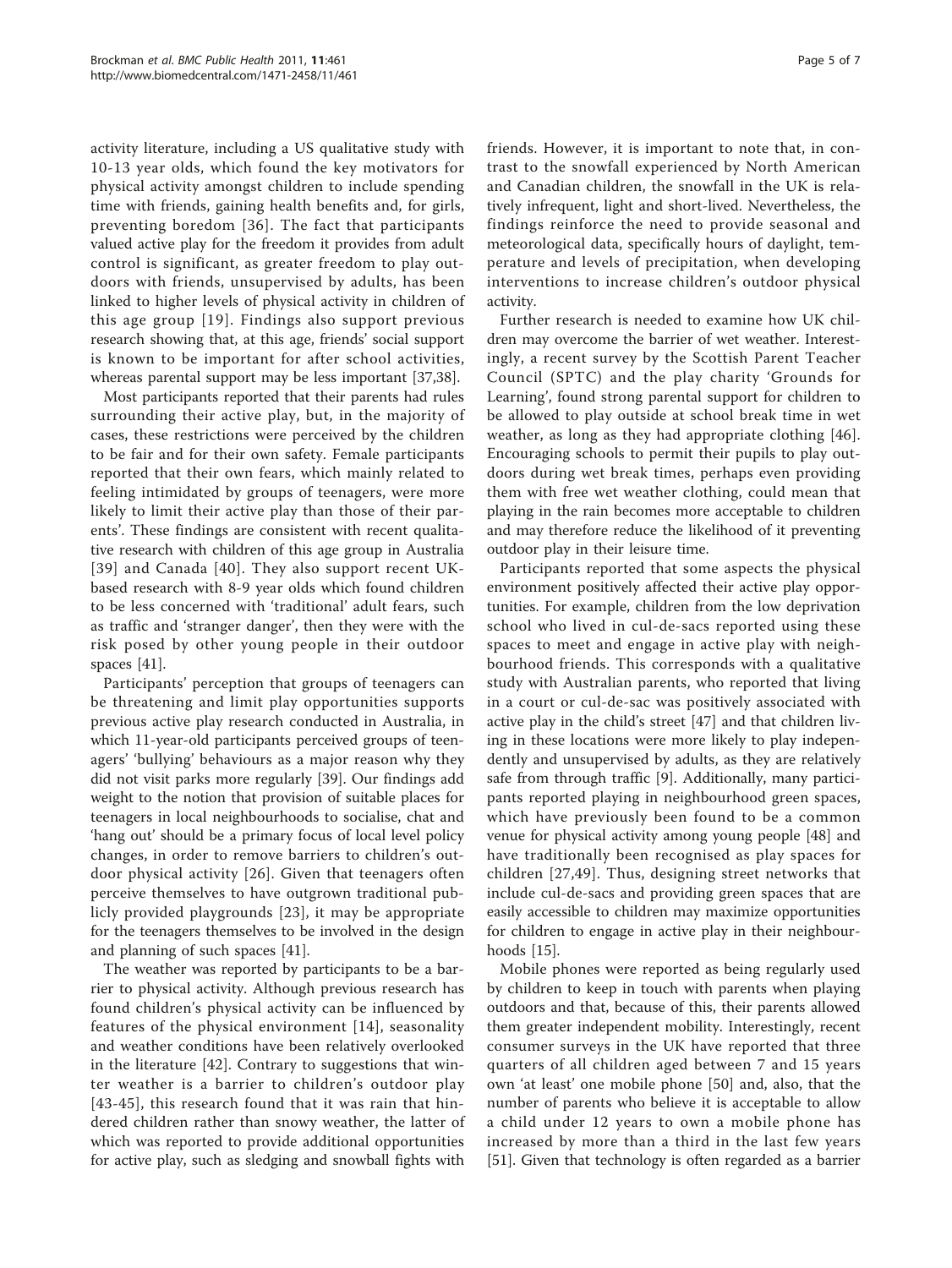<span id="page-5-0"></span>to active play, the notion that possessing and using a mobile phone when playing outdoors might actually increase children's independent mobility and, therefore, opportunities to engage in active play, is an important one and worthy of further investigation.

#### **Limitations**

The direct involvement of children in this study and the ability to gather information from them about their own local neighbourhood was a strength of this piece of research. The validity of the results is, however, dependent on the children's ability to understand the focus group questions and accurately recall past events and experiences. Additionally, the random sampling of participants and mixed gender make-up of groups may have had an impact on how participants responded to focus group questions. However, the researcher made an effort to create an environment that was non-threatening, confidential and stimulated the freedom to talk openly among focus group members.

It is important to acknowledge that the findings of this study cannot be generalised across other populations as they only represent the views of groups of children from four primary schools living in inner-city and suburban areas of Bristol. Additionally, the research was conducted in winter so seasonality may have been a confounding influence on our findings. Also, this study provided an initial examination of the key factors influencing children's active play, and how play may be used as a mechanism for increasing children's physical activity. Further work will be needed to provide greater detail on some of the emergent themes. Finally, although previous work has indicated differences in reported active play behaviour according to gender [[52\]](#page-6-0) and level of deprivation [12], further research is needed, using single sex focus groups and greater sample sizes, in order to clarify these associations.

#### Conclusions

Contemporary British 10-11 year old children appear to value active play, but may be constrained by certain social and environmental factors. Children seem to be motivated to engage in active play in their leisure time and this reinforces the need to encourage collaborative efforts between local governments, urban planners and community groups to provide children with safe and accessible spaces to play outdoors. Both the built environment and green spaces appear to play a significant role in promoting children's active play. Additionally, increased ownership and use of mobile phones may be an important emerging facilitator. Strategies that build on these factors could form the foundation of approaches to increasing children's active play and therefore overall physical activity, among this important target age group. Further research should quantitatively assess these influences on active play in a larger sample of children, using objective measures.

#### Acknowledgements and Funding

Rowan Brockman is supported by a British Heart Foundation Studentship (ref FS/09/035/27805). This report is also research arising from a Career Development Fellowship (to Dr Jago) supported by the National Institute for Health Research. The views expressed in this publication are those of the authors and not necessarily those of the NHS, the National Institute for Health Research or the Department of Health.

#### Authors' contributions

The study was designed by RB, RJ and KF. Analysis was performed by RB, RJ and KF. The first draft of the paper was written by RB and all authors provided critical input and revisions. All authors read and approved the final manuscript.

#### Competing interests

The authors declare that they have no competing interests.

Received: 17 January 2011 Accepted: 10 June 2011 Published: 10 June 2011

#### References

- 1. Ness AR, Leary SD, Mattocks C, Blair SN, Reilly JJ, Wells J, Ingle S, Tilling K, Smith GD, Riddoch C: [Objectively measured physical activity and fat](http://www.ncbi.nlm.nih.gov/pubmed/17388663?dopt=Abstract) [mass in a large cohort of children.](http://www.ncbi.nlm.nih.gov/pubmed/17388663?dopt=Abstract) PLoS Med 2007, 4(3):e97.
- 2. Leary SD, Ness AR, Smith GD, Mattocks C, Deere K, Blair SN, Riddoch C: [Physical activity and blood pressure in childhood: findings from a](http://www.ncbi.nlm.nih.gov/pubmed/18071055?dopt=Abstract) [population-based study.](http://www.ncbi.nlm.nih.gov/pubmed/18071055?dopt=Abstract) Hypertension 2008, 51(1):92-98.
- 3. Ferguson MA, Gutin B, Le N, Karp W, Litaker M, Humphries M, Okuyama T, Riggs S, Owens S: Effects of exercise training and its cessation on components of the insulin resistance syndrome in obese children. Int J Obes Relat Metab Disord 1999, 22:889-895.
- 4. Steptoe A, Butler N: [Sports participation and emotional wellbeing in](http://www.ncbi.nlm.nih.gov/pubmed/8667922?dopt=Abstract) [adolescents.](http://www.ncbi.nlm.nih.gov/pubmed/8667922?dopt=Abstract) Lancet 1996, 347(9018):1789-1792.
- 5. Cavill N, Biddle S, Sallis JF: Health enhancing physical activity for young people: Statement of the United Kingdom expert consensus conference. Ped Exerc Sci 2001, 13:12-25.
- 6. Department of Health: At least five a week: Evidence of the impact of physical activity and its relationship to health: A report from the Chief Medical Officer. London: Department of Health, Physical Activity, Health Improvement and Prevention; 2004, i-vi.
- 7. Trost SG, Pate RR, Sallis JF, Freedson PS, Taylor WC, Dowda M, Sirad J: [Age](http://www.ncbi.nlm.nih.gov/pubmed/11828247?dopt=Abstract) [and gender differences in objectively measured physical activity in](http://www.ncbi.nlm.nih.gov/pubmed/11828247?dopt=Abstract) [youth.](http://www.ncbi.nlm.nih.gov/pubmed/11828247?dopt=Abstract) Med Sci Sports Exerc 2002, 34(2):350-355.
- 8. Pangrazi RP: Promoting physical activity for youth. The ACHPER Healthy Lifestyles Journal 2000, 47(2):18-21.
- 9. Veitch J, Bagley S, Ball K, Salmon J: [Where do children usually play? A](http://www.ncbi.nlm.nih.gov/pubmed/16814197?dopt=Abstract) qualitative study of parents' [perceptions of influences on children](http://www.ncbi.nlm.nih.gov/pubmed/16814197?dopt=Abstract)'s [active free-play.](http://www.ncbi.nlm.nih.gov/pubmed/16814197?dopt=Abstract) Health and Place 2006, 12(4):383-393.
- 10. Ginsburg KR: [The importance of play in promoting healthy child](http://www.ncbi.nlm.nih.gov/pubmed/17200287?dopt=Abstract) [development and maintaining strong parent-child bonds.](http://www.ncbi.nlm.nih.gov/pubmed/17200287?dopt=Abstract) Pediatrics 2007, 119(1):182-191.
- 11. Burdette H, Whitaker R: Resurrecting free play in young children. Archives of Paediatric and Adolescent Medicine 2005, 159:46-50.
- 12. Brockman R, Jago R, Fox KR, Thompson JL, Cartwright K, Page AS: "[Get off](http://www.ncbi.nlm.nih.gov/pubmed/19121216?dopt=Abstract) [the sofa and go and play": family and socioeconomic influences on the](http://www.ncbi.nlm.nih.gov/pubmed/19121216?dopt=Abstract) [physical activity of 10-11 year old children.](http://www.ncbi.nlm.nih.gov/pubmed/19121216?dopt=Abstract) BMC Public Health 2009, 9(253):1-7.
- 13. Brockman R, Jago R, Fox KR: [The contribution of active play to the](http://www.ncbi.nlm.nih.gov/pubmed/20561971?dopt=Abstract) [physical activity of primary school children.](http://www.ncbi.nlm.nih.gov/pubmed/20561971?dopt=Abstract) Preventive Medicine 2010, 51(2):144-147.
- 14. Sallis JF, Prochaska JJ, Taylor WC: [A review of correlates of physical](http://www.ncbi.nlm.nih.gov/pubmed/10795788?dopt=Abstract) [activity of children and adolescents.](http://www.ncbi.nlm.nih.gov/pubmed/10795788?dopt=Abstract) Medicine and Science in Sports and Exercise 2000, 32(5):963-975.
- 15. Veitch J, Salmon J, Ball K: [Individual, social and physical environmental](http://www.ncbi.nlm.nih.gov/pubmed/20145731?dopt=Abstract) correlates of children'[s active free-play: a cross-sectional study.](http://www.ncbi.nlm.nih.gov/pubmed/20145731?dopt=Abstract)